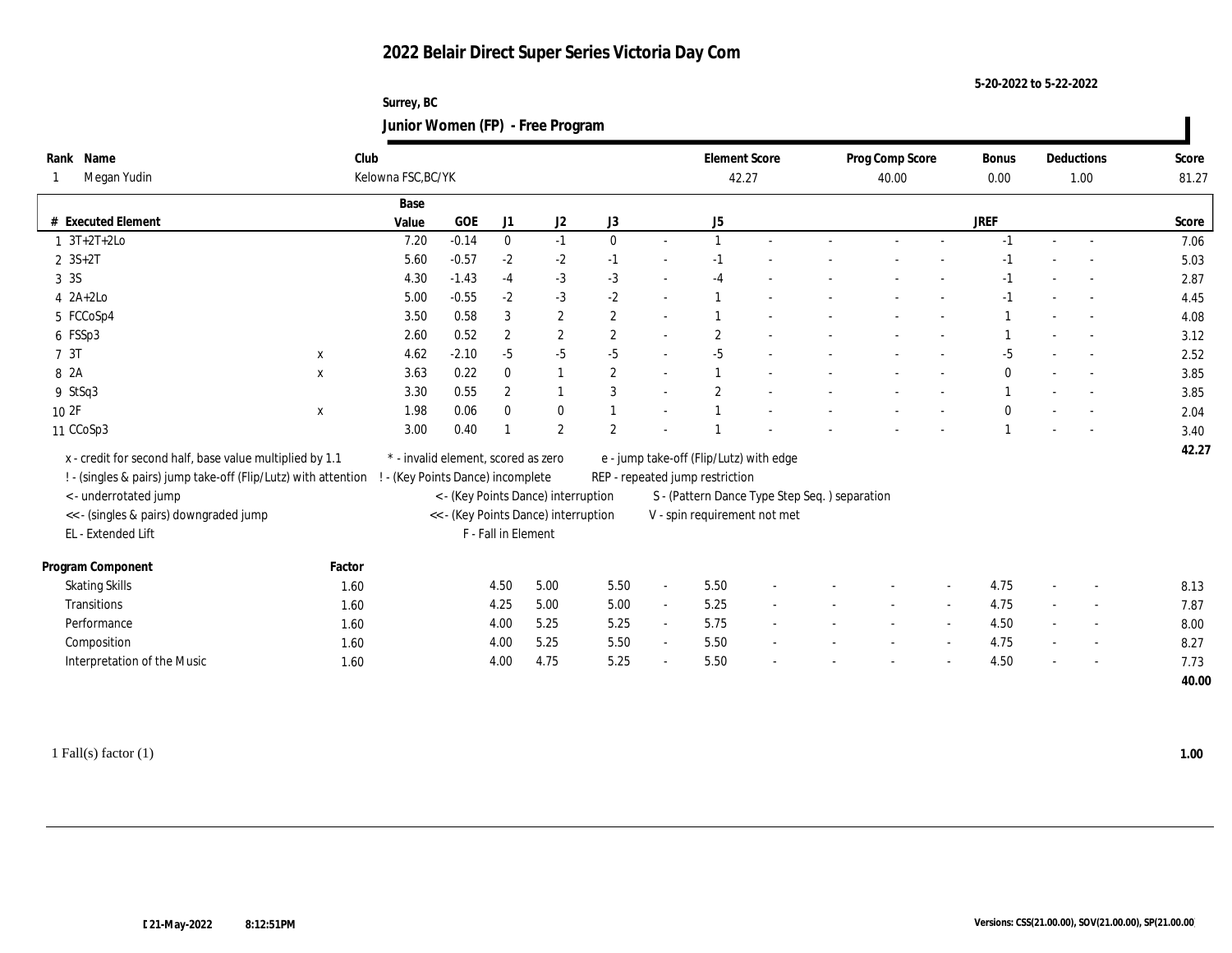**Surrey, BC Junior Women (FP) - Free Program**

| Rank Name                                                      | Club                    |                                      |                     |                  |                |                          | <b>Element Score</b>                          |        | Prog Comp Score |                          | <b>Bonus</b>   |        | Deductions | Score |
|----------------------------------------------------------------|-------------------------|--------------------------------------|---------------------|------------------|----------------|--------------------------|-----------------------------------------------|--------|-----------------|--------------------------|----------------|--------|------------|-------|
| Angelina YinLin Guan<br>$\mathbf{2}^{\prime}$                  | Champs ISC of BC, BC/YK |                                      |                     |                  |                |                          | 39.43                                         |        | 38.26           |                          | 0.00           |        | 2.00       | 75.69 |
|                                                                | Base                    |                                      |                     |                  |                |                          |                                               |        |                 |                          |                |        |            |       |
| <b>Executed Element</b>                                        | Value                   | $GOE$                                | J <sub>1</sub>      | J2               | J3             |                          | J5                                            |        |                 |                          | <b>JREF</b>    |        |            | Score |
| 13Fq                                                           | 5.30                    | $-2.65$                              | $-5$                | $-5$             | $-5$           | $\sim$                   | $-5$                                          | $\sim$ |                 |                          | $-5$           | $\sim$ | $\sim$     | 2.65  |
| $2 \, SLZ$                                                     | 5.90                    | $-1.77$                              | $-3$                | $-3$             | $-3$           | $\sim$                   | $-3$                                          |        |                 |                          | $-2$           |        |            | 4.13  |
| 3 3Lo                                                          | 4.90                    | $-2.45$                              | $-5$                | $-5$             | $-4$           | $\sim$                   | $-5$                                          |        |                 |                          | $-5$           |        |            | 2.45  |
| $4$ $2A+2T$                                                    | 4.60                    | $-0.44$                              | $-3$                | $-2$             | $-1$           | $\sim$                   | $-1$                                          |        |                 |                          | $-1$           |        |            | 4.16  |
| 5 FCSp2                                                        | 2.30                    | 0.46                                 | $\overline{2}$      | $\boldsymbol{2}$ | $\overline{2}$ | $\sim$                   |                                               |        |                 |                          | $\overline{c}$ |        |            | 2.76  |
| $6 \t3Fq+2T$                                                   | 7.26<br>$\mathbf{x}$    | $-2.12$                              | $-5$                | $-4$             | $-4$           | $\sim$                   | $-2$                                          |        |                 | $\overline{\phantom{a}}$ | $-4$           |        |            | 5.14  |
| 7 3S                                                           | 4.73<br>X               | 0.29                                 | $\bf{0}$            | 1                | $\theta$       | $\sim$                   | $\overline{2}$                                |        |                 |                          |                |        |            | 5.02  |
| 8 3Lo+SEQ+1Eu*+2S*                                             | 4.31<br>$\mathbf X$     | $-1.63$                              | $-5$                | $-4$             | $-2$           | $\overline{\phantom{a}}$ | $-4$                                          |        |                 |                          | $-2$           |        |            | 2.68  |
| 9 LSp3                                                         | 2.40                    | 0.32                                 | $\boldsymbol{2}$    | $\boldsymbol{2}$ | $\mathbf{0}$   | $\sim$                   | $\mathbf{0}$                                  |        |                 |                          | $\overline{2}$ |        | $\sim$     | 2.72  |
| 10 StSq3                                                       | 3.30                    | 0.22                                 |                     | $\sqrt{2}$       | $-1$           | $\sim$                   |                                               |        |                 |                          |                |        |            | 3.52  |
| 11 CCoSp4                                                      | 3.50                    | 0.70                                 | $\overline{2}$      | 2                | $\theta$       |                          | 2                                             |        |                 |                          | $\mathbf{2}$   |        |            | 4.20  |
| x - credit for second half, base value multiplied by 1.1       |                         | * - invalid element, scored as zero  |                     |                  |                |                          | e - jump take-off (Flip/Lutz) with edge       |        |                 |                          |                |        |            | 39.43 |
| ! - (singles & pairs) jump take-off (Flip/Lutz) with attention |                         | ! - (Key Points Dance) incomplete    |                     |                  |                |                          | REP - repeated jump restriction               |        |                 |                          |                |        |            |       |
| < - underrotated jump                                          |                         | < - (Key Points Dance) interruption  |                     |                  |                |                          | S - (Pattern Dance Type Step Seq.) separation |        |                 |                          |                |        |            |       |
| << - (singles & pairs) downgraded jump                         |                         | << - (Key Points Dance) interruption |                     |                  |                |                          | V - spin requirement not met                  |        |                 |                          |                |        |            |       |
| EL - Extended Lift                                             |                         |                                      | F - Fall in Element |                  |                |                          |                                               |        |                 |                          |                |        |            |       |
|                                                                |                         |                                      |                     |                  |                |                          |                                               |        |                 |                          |                |        |            |       |
| Program Component                                              | Factor                  |                                      |                     |                  |                |                          |                                               |        |                 |                          |                |        |            |       |
| <b>Skating Skills</b>                                          | 1.60                    |                                      | 5.25                | 5.25             | 5.00           | $\sim$                   | 4.75                                          |        |                 |                          | 5.00           |        |            | 8.13  |
| Transitions                                                    | 1.60                    |                                      | 4.25                | 5.00             | 4.50           | $\sim$                   | 4.50                                          |        |                 |                          | 4.50           |        |            | 7.20  |
| Performance                                                    | 1.60                    |                                      | 4.75                | 5.00             | 5.00           | $\sim$                   | 4.75                                          |        |                 | $\sim$                   | 4.75           | $\sim$ |            | 7.73  |
| Composition                                                    | 1.60                    |                                      | 4.50                | 5.50             | 4.75           | $\sim$                   | 4.50                                          |        |                 | $\sim$                   | 4.75           |        | $\sim$     | 7.47  |
| Interpretation of the Music                                    | 1.60                    |                                      | 5.00                | 5.25             | 4.75           | $\sim$                   | 4.75                                          |        |                 |                          | 4.50           |        |            | 7.73  |
|                                                                |                         |                                      |                     |                  |                |                          |                                               |        |                 |                          |                |        |            | 38.26 |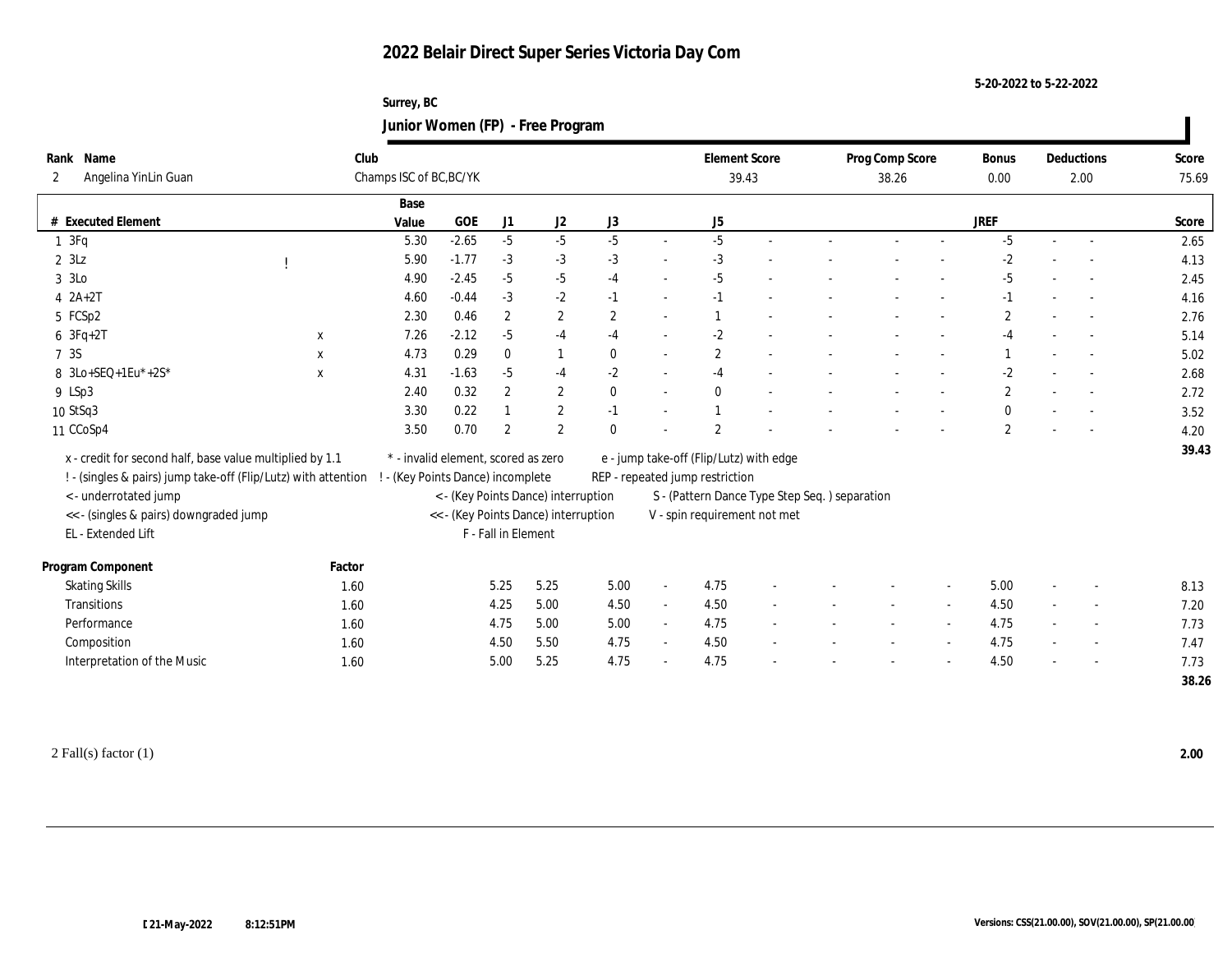**Surrey, BC Junior Women (FP) - Free Program**

| Name<br>Rank<br>Vanessa Ho<br>3                                |             | Club<br>Sunset FSC, BC/YK         |                                     |                     |                                      |                |        | <b>Element Score</b><br>36.79                 |  | Prog Comp Score<br>38.26 |                          | <b>Bonus</b><br>1.00 | Deductions<br>1.00       | Score<br>75.05 |
|----------------------------------------------------------------|-------------|-----------------------------------|-------------------------------------|---------------------|--------------------------------------|----------------|--------|-----------------------------------------------|--|--------------------------|--------------------------|----------------------|--------------------------|----------------|
|                                                                |             | Base                              |                                     |                     |                                      |                |        |                                               |  |                          |                          |                      |                          |                |
| # Executed Element                                             |             | Value                             | GOE                                 | J1                  | J2                                   | J3             |        | J5                                            |  |                          |                          | <b>JREF</b>          |                          | Score          |
| $1 \text{ } 3\text{Lo}+2\text{T}$                              |             | 6.20                              | 0.65                                |                     | $\mathbf{1}$                         | 3              |        | 2                                             |  |                          |                          |                      |                          | 6.85           |
| $2$ $2$ Lz                                                     |             | 2.10                              | $-0.07$                             | $\bf{0}$            | $-1$                                 | $\bf{0}$       | $\sim$ | $-1$                                          |  |                          |                          |                      |                          | 2.03           |
| 3 2Aq+1Eu+3S                                                   |             | 8.10                              | $-0.43$                             | $-2$                | $-2$                                 | $\mathbf{0}$   | $\sim$ | $-1$                                          |  |                          |                          |                      |                          | 7.67           |
| $4 \text{ } 3T <$                                              |             | 1.30                              | $-0.65$                             | $-5$                | $-5$                                 | $-5$           | $\sim$ | $-5$                                          |  |                          |                          |                      |                          | 0.65           |
| 5 FCCoSp4                                                      |             | 3.50                              | 0.70                                | $\boldsymbol{2}$    | $\boldsymbol{2}$                     | $\mathbf{2}$   | $\sim$ |                                               |  |                          |                          | $\mathbf{2}$         |                          | 4.20           |
| $6 \text{ } 3 \text{Lo} <<$                                    | $\mathbf X$ | 1.87                              | $-0.85$                             | $-5$                | $-5$                                 | $-5$           | $\sim$ | $-5$                                          |  |                          |                          | $-4$                 |                          | 1.02           |
| 7 3S                                                           | $\mathbf x$ | 4.73                              | 0.29                                | $\mathbf{0}$        | $\bf{0}$                             |                | $\sim$ | $\mathbf{2}$                                  |  |                          |                          |                      |                          | 5.02           |
| $8 \text{ } 2\text{Aq} + 2\text{T}$                            | $\mathbf X$ | 5.06                              | $-0.99$                             | $-5$                | $-4$                                 | $-2$           | $\sim$ | $-2$                                          |  |                          |                          | $-3$                 |                          | 4.07           |
| 9 FSSp4                                                        |             | 3.00                              | 0.30                                |                     | $\mathbf{1}$                         | $\mathbf{2}$   | $\sim$ | $\overline{1}$                                |  |                          |                          |                      |                          | 3.30           |
| 10 StSq1                                                       |             | 1.80                              | 0.18                                | $\overline{2}$      |                                      | $\overline{2}$ |        | $\Omega$                                      |  |                          |                          |                      |                          | 1.98           |
| 11 CSp                                                         |             | 0.00                              |                                     |                     |                                      |                |        |                                               |  |                          |                          |                      |                          | 0.00           |
| x - credit for second half, base value multiplied by 1.1       |             |                                   | * - invalid element, scored as zero |                     |                                      |                |        | e - jump take-off (Flip/Lutz) with edge       |  |                          |                          |                      |                          | 36.79          |
| ! - (singles & pairs) jump take-off (Flip/Lutz) with attention |             | ! - (Key Points Dance) incomplete |                                     |                     |                                      |                |        | REP - repeated jump restriction               |  |                          |                          |                      |                          |                |
| <- underrotated jump                                           |             |                                   |                                     |                     | < - (Key Points Dance) interruption  |                |        | S - (Pattern Dance Type Step Seq.) separation |  |                          |                          |                      |                          |                |
| << - (singles & pairs) downgraded jump                         |             |                                   |                                     |                     | << - (Key Points Dance) interruption |                |        | V - spin requirement not met                  |  |                          |                          |                      |                          |                |
| EL - Extended Lift                                             |             |                                   |                                     | F - Fall in Element |                                      |                |        |                                               |  |                          |                          |                      |                          |                |
|                                                                |             |                                   |                                     |                     |                                      |                |        |                                               |  |                          |                          |                      |                          |                |
| Program Component                                              | Factor      |                                   |                                     |                     |                                      |                |        |                                               |  |                          |                          |                      |                          |                |
| <b>Skating Skills</b>                                          | 1.60        |                                   |                                     | 4.50                | 4.75                                 | 5.25           | $\sim$ | 5.00                                          |  |                          |                          | 4.75                 |                          | 7.73           |
| Transitions                                                    | 1.60        |                                   |                                     | 4.75                | 4.50                                 | 4.75           | $\sim$ | 4.75                                          |  |                          |                          | 4.50                 | $\overline{\phantom{a}}$ | 7.47           |
| Performance                                                    | 1.60        |                                   |                                     | 4.75                | 5.00                                 | 4.75           | $\sim$ | 4.75                                          |  |                          |                          | 4.75                 | $\sim$                   | 7.60           |
| Composition                                                    | 1.60        |                                   |                                     | 4.75                | 4.75                                 | 5.00           | $\sim$ | 5.00                                          |  |                          | $\overline{\phantom{a}}$ | 4.75                 | $\overline{\phantom{a}}$ | 7.73           |
| Interpretation of the Music                                    | 1.60        |                                   |                                     | 5.00                | 4.75                                 | 4.75           | $\sim$ | 5.25                                          |  |                          |                          | 4.50                 |                          | 7.73           |
|                                                                |             |                                   |                                     |                     |                                      |                |        |                                               |  |                          |                          |                      |                          | 38.26          |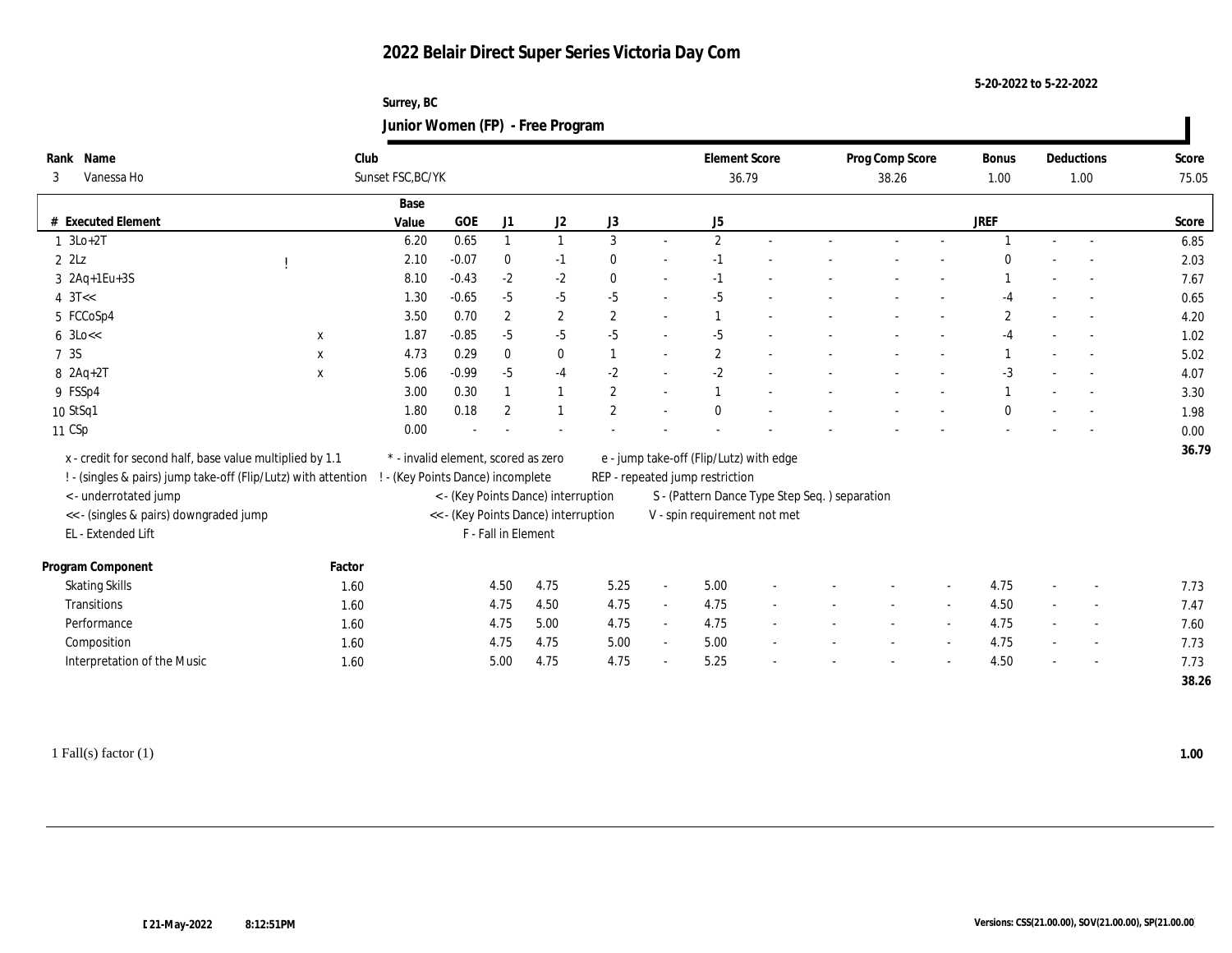**Surrey, BC Junior Women (FP) - Free Program**

| Rank Name<br><b>Emily Sales</b>                                | Club        | Kelowna FSC, BC/YK                |                                      |                     |            |                |                | <b>Element Score</b><br>31.68                 |  | Prog Comp Score<br>39.73 | Bonus<br>0.00  |                          | Deductions<br>1.00       | Score<br>70.41 |
|----------------------------------------------------------------|-------------|-----------------------------------|--------------------------------------|---------------------|------------|----------------|----------------|-----------------------------------------------|--|--------------------------|----------------|--------------------------|--------------------------|----------------|
|                                                                |             | Base                              |                                      |                     |            |                |                |                                               |  |                          |                |                          |                          |                |
| # Executed Element                                             |             | Value                             | <b>GOE</b>                           | J1                  | J2         | J3             |                | J5                                            |  |                          | <b>JREF</b>    |                          |                          | Score          |
| 1 1Lo                                                          |             | 0.50                              | $-0.17$                              | $-4$                | $-4$       | $-5$           | $\sim$         | $-2$                                          |  |                          |                |                          |                          | 0.33           |
| $2$ $2Lz+2T$                                                   |             | 3.40                              | 0.00                                 | $\mathbf{0}$        | $\bf{0}$   | $\mathbf{0}$   | $\sim$         | $\mathbf{0}$                                  |  |                          |                |                          |                          | 3.40           |
| $3 \t2F+2T$                                                    |             | 3.10                              | 0.24                                 | $\mathbf{2}$        |            |                | $\overline{a}$ | $\mathbf{2}$                                  |  |                          |                |                          |                          | 3.34           |
| 4 FSSp3                                                        |             | 2.60                              | 0.52                                 |                     | 2          | $\overline{2}$ | $\sim$         | $\mathbf{2}$                                  |  |                          | $\overline{2}$ |                          |                          | 3.12           |
| $5$ $2\text{L}z$                                               |             | 2.10                              | 0.00                                 | $\mathbf{0}$        | $\bf{0}$   | $\mathbf{0}$   | $\sim$         | $-1$                                          |  |                          | $\mathbf{0}$   |                          |                          | 2.10           |
| 6 2A                                                           | X           | 3.63                              | 0.44                                 |                     |            | $\overline{2}$ | $\sim$         |                                               |  |                          | $\mathbf{2}$   |                          |                          | 4.07           |
| 7 FCCoSp4                                                      |             | 3.50                              | 0.35                                 |                     |            | $\overline{2}$ | $\sim$         |                                               |  |                          |                |                          |                          | 3.85           |
| 8 StSq3                                                        |             | 3.30                              | 0.66                                 | 3                   | $\sqrt{2}$ | 2              | $\sim$         |                                               |  |                          | $\overline{2}$ |                          |                          | 3.96           |
| 9 2A                                                           | $\mathbf X$ | 3.63                              | $-1.65$                              | $-5$                | $-5$       | $-5$           | $\sim$         | $-5$                                          |  |                          | $-5$           |                          |                          | 1.98           |
| 10 2F                                                          | $\mathbf X$ | 1.98                              | $-0.18$                              | $-1$                | $-2$       | $-1$           |                | $\Omega$                                      |  |                          |                |                          |                          | 1.80           |
| 11 CCoSp4                                                      |             | 3.50                              | 0.23                                 |                     | $\bf{0}$   | $\theta$       |                |                                               |  |                          |                |                          |                          | 3.73           |
| x - credit for second half, base value multiplied by 1.1       |             |                                   | * - invalid element, scored as zero  |                     |            |                |                | e - jump take-off (Flip/Lutz) with edge       |  |                          |                |                          |                          | 31.68          |
| ! - (singles & pairs) jump take-off (Flip/Lutz) with attention |             | ! - (Key Points Dance) incomplete |                                      |                     |            |                |                | REP - repeated jump restriction               |  |                          |                |                          |                          |                |
| <- underrotated jump                                           |             |                                   | < - (Key Points Dance) interruption  |                     |            |                |                | S - (Pattern Dance Type Step Seq.) separation |  |                          |                |                          |                          |                |
| << - (singles & pairs) downgraded jump                         |             |                                   | << - (Key Points Dance) interruption |                     |            |                |                | V - spin requirement not met                  |  |                          |                |                          |                          |                |
| EL - Extended Lift                                             |             |                                   |                                      | F - Fall in Element |            |                |                |                                               |  |                          |                |                          |                          |                |
| Program Component                                              | Factor      |                                   |                                      |                     |            |                |                |                                               |  |                          |                |                          |                          |                |
| <b>Skating Skills</b>                                          | 1.60        |                                   |                                      | 5.00                | 5.00       | 4.50           | $\sim$         | 5.25                                          |  |                          | 5.00           |                          |                          | 8.00           |
| Transitions                                                    | 1.60        |                                   |                                      | 4.25                | 5.25       | 4.75           | $\sim$         | 5.00                                          |  |                          | 4.50           |                          |                          | 7.60           |
| Performance                                                    | 1.60        |                                   |                                      | 5.25                | 5.00       | 4.50           | $\sim$         | 5.00                                          |  |                          | 4.75           | $\overline{\phantom{a}}$ |                          | 7.87           |
| Composition                                                    | 1.60        |                                   |                                      | 5.50                | 5.25       | 5.00           | $\sim$         | 4.50                                          |  |                          | 5.00           |                          | $\overline{\phantom{a}}$ | 8.13           |
| Interpretation of the Music                                    | 1.60        |                                   |                                      | 5.25                | 5.25       | 5.00           |                | 5.00                                          |  |                          | 4.50           |                          |                          | 8.13           |
|                                                                |             |                                   |                                      |                     |            |                |                |                                               |  |                          |                |                          |                          | 39.73          |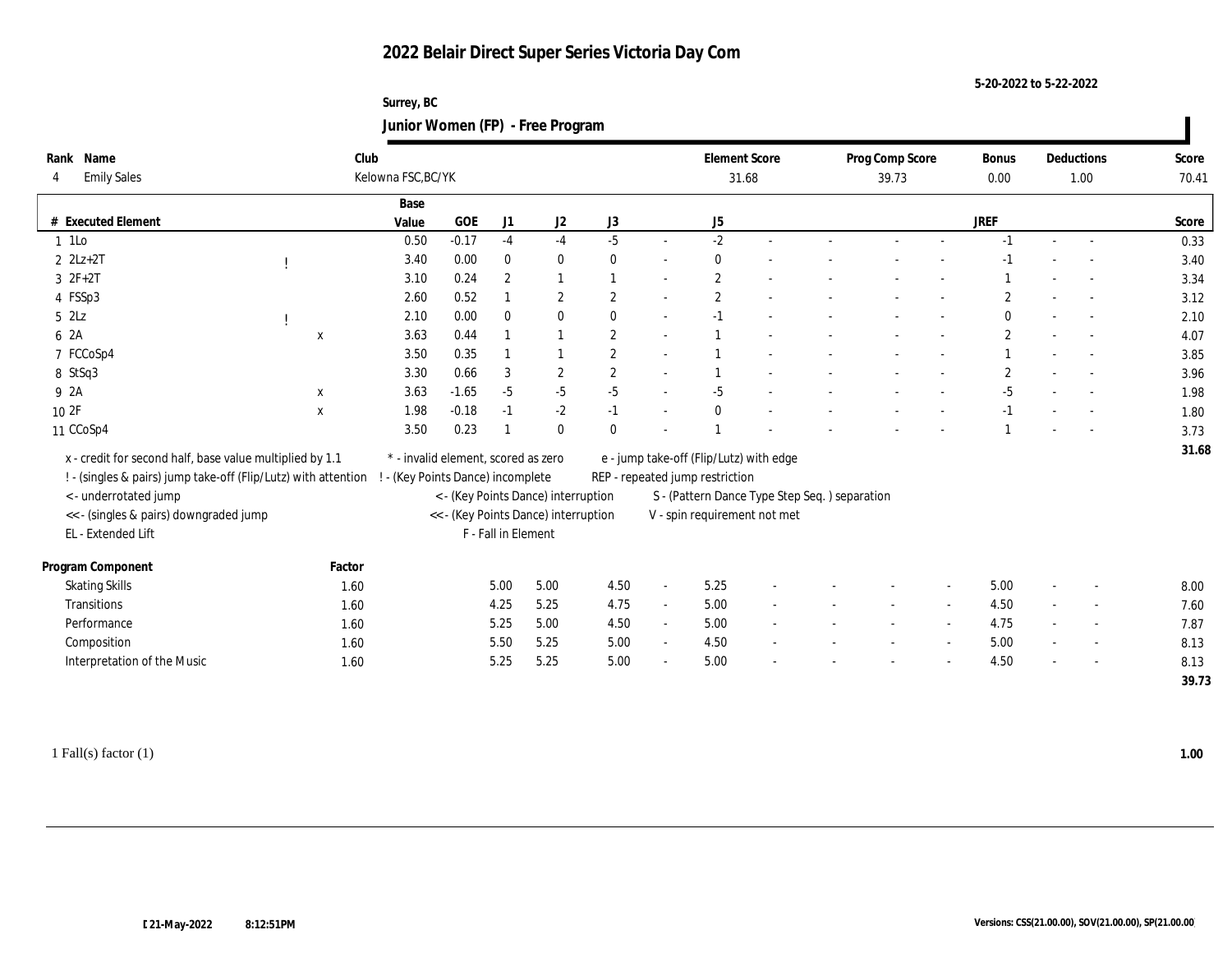**Surrey, BC Junior Women (FP) - Free Program**

| Rank Name                                                      | Club                              |                                           |                     |                                      |                |                          | <b>Element Score</b>                          |        | Prog Comp Score |                | <b>Bonus</b> |        | Deductions | Score         |
|----------------------------------------------------------------|-----------------------------------|-------------------------------------------|---------------------|--------------------------------------|----------------|--------------------------|-----------------------------------------------|--------|-----------------|----------------|--------------|--------|------------|---------------|
| Malayna Lesko<br>5                                             | Kelowna FSC, BC/YK                |                                           |                     |                                      |                |                          | 25.77                                         |        | 37.07           |                | 0.00         |        | 0.00       | 62.84         |
|                                                                | Base                              |                                           |                     |                                      |                |                          |                                               |        |                 |                |              |        |            |               |
| <b>Executed Element</b>                                        | Value                             | <b>GOE</b>                                | J1                  | J2                                   | J3             |                          | J5                                            |        |                 |                | <b>JREF</b>  |        |            | Score         |
| 12Lz                                                           | 2.10                              | $-0.56$                                   | $-4$                | $-3$                                 | $-2$           | $\sim$                   | $-3$                                          | $\sim$ |                 |                | $-2$         | $\sim$ | $\sim$     | 1.54          |
| $2 S+2T$                                                       | 2.60                              | 0.13                                      |                     |                                      |                | $\overline{\phantom{a}}$ |                                               |        |                 |                |              |        |            | 2.73          |
| $3 \t2F+1Lo+2Lo$                                               | 4.00                              | 0.18                                      |                     | $\bf{0}$                             |                | $\overline{\phantom{a}}$ |                                               |        |                 |                |              |        |            | 4.18          |
| $4$ $2\text{L}z$                                               | 2.10                              | $-0.98$                                   | $-5$                | $-5$                                 | $-5$           |                          | $-4$                                          |        |                 |                | $-2$         |        |            | 1.12          |
| 5 FSSp                                                         | 0.00                              |                                           |                     |                                      |                |                          |                                               |        |                 |                |              |        |            | 0.00          |
| 6 StSq3                                                        | 3.30                              | 0.55                                      | $\boldsymbol{2}$    | $\mathbf{2}$                         | $\overline{2}$ | $\overline{\phantom{a}}$ |                                               |        |                 |                |              |        |            | 3.85          |
| 7 2S<br>X                                                      | 1.43                              | 0.13                                      | $\mathbf{2}$        | $\mathbf{1}$                         |                | $\sim$                   |                                               |        |                 |                |              |        |            | 1.56          |
| 8 FCCoSp4                                                      | 3.50                              | 0.47                                      |                     | $\boldsymbol{2}$                     | $\overline{2}$ | $\sim$                   |                                               |        |                 |                |              |        |            | 3.97          |
| 9 2F<br>$\mathbf{x}$                                           | 1.98                              | 0.24                                      |                     |                                      | $\overline{2}$ | $\sim$                   | $\overline{2}$                                |        |                 |                |              |        |            | 2.22          |
| 10 1A<br>$\mathbf{x}$                                          | 1.21                              | $-0.11$                                   | $-1$                | $-1$                                 | $-1$           | $\overline{\phantom{a}}$ |                                               |        |                 |                |              |        |            | 1.10          |
| 11 CCoSp3                                                      | 3.00                              | 0.50                                      | $\overline{2}$      | $\boldsymbol{2}$                     |                |                          | $\overline{\mathbf{2}}$                       |        |                 |                |              |        |            | 3.50          |
| x - credit for second half, base value multiplied by 1.1       |                                   | $^\ast$ - invalid element, scored as zero |                     |                                      |                |                          | e - jump take-off (Flip/Lutz) with edge       |        |                 |                |              |        |            | 25.77         |
| ! - (singles & pairs) jump take-off (Flip/Lutz) with attention | ! - (Key Points Dance) incomplete |                                           |                     |                                      |                |                          | REP - repeated jump restriction               |        |                 |                |              |        |            |               |
| < - underrotated jump                                          |                                   |                                           |                     | < - (Key Points Dance) interruption  |                |                          | S - (Pattern Dance Type Step Seq.) separation |        |                 |                |              |        |            |               |
| << - (singles & pairs) downgraded jump                         |                                   |                                           |                     | << - (Key Points Dance) interruption |                |                          | V - spin requirement not met                  |        |                 |                |              |        |            |               |
| EL - Extended Lift                                             |                                   |                                           | F - Fall in Element |                                      |                |                          |                                               |        |                 |                |              |        |            |               |
| Program Component                                              | Factor                            |                                           |                     |                                      |                |                          |                                               |        |                 |                |              |        |            |               |
| <b>Skating Skills</b>                                          | 1.60                              |                                           | 5.00                | 4.50                                 | 4.50           | $\overline{\phantom{a}}$ | 5.25                                          |        |                 |                | 4.00         |        |            | 7.47          |
| Transitions                                                    |                                   |                                           | 4.25                | 4.75                                 | 4.50           |                          |                                               |        |                 |                | 3.50         |        |            |               |
| Performance                                                    | 1.60                              |                                           |                     | 4.75                                 | 4.25           | $\sim$                   | 5.00                                          |        |                 |                | 3.25         |        |            | 7.20          |
|                                                                | 1.60                              |                                           | 4.50                |                                      |                | $\sim$                   | 5.00                                          |        |                 | $\sim$         |              | $\sim$ |            | 7.20          |
| Composition                                                    | 1.60                              |                                           | 4.75                | 5.00                                 | 4.75           | $\sim$                   | 5.25                                          |        |                 | $\overline{a}$ | 3.25         |        |            | 7.73          |
| Interpretation of the Music                                    | 1.60                              |                                           | 4.50                | 5.00                                 | 4.50           | $\sim$                   | 5.50                                          |        |                 |                | 3.00         |        |            | 7.47<br>37.07 |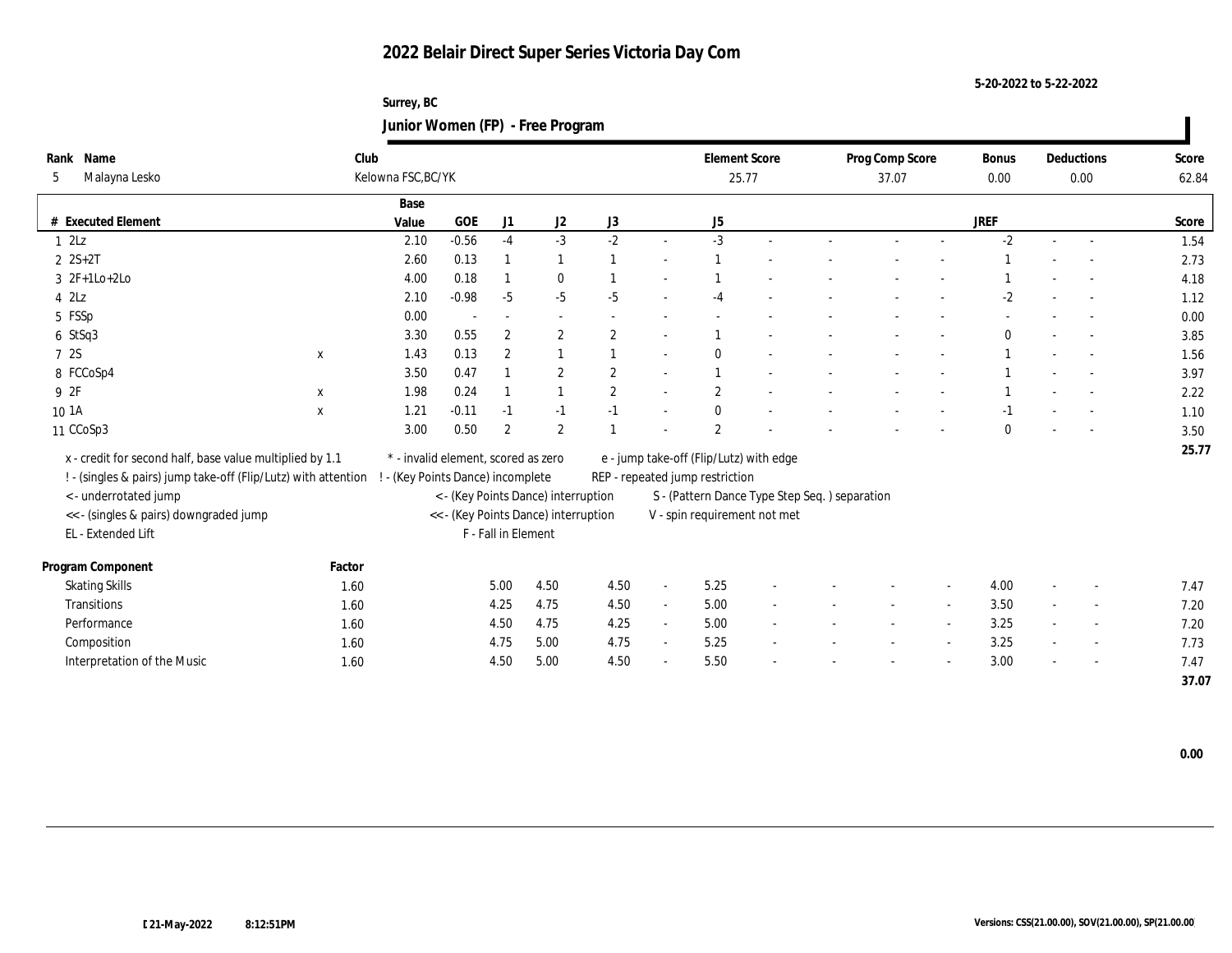**Surrey, BC Junior Women (FP) - Free Program**

| Rank Name                                                      | Club        |                                     |              |                     |                                      |                |                          | <b>Element Score</b>                          |        | Prog Comp Score |        | <b>Bonus</b> |        | Deductions               | Score |
|----------------------------------------------------------------|-------------|-------------------------------------|--------------|---------------------|--------------------------------------|----------------|--------------------------|-----------------------------------------------|--------|-----------------|--------|--------------|--------|--------------------------|-------|
| Rebecca Mah<br>6                                               |             | Connaught SC, BC/YK                 |              |                     |                                      |                |                          | 27.19                                         |        | 33.46           |        | 0.00         |        | 3.00                     | 57.65 |
|                                                                |             | Base                                |              |                     |                                      |                |                          |                                               |        |                 |        |              |        |                          |       |
| # Executed Element                                             |             | Value                               | $_{\rm GOE}$ | J <sub>1</sub>      | J <sub>2</sub>                       | J3             |                          | J5                                            |        |                 |        | <b>JREF</b>  |        |                          | Score |
| 1 2S                                                           |             | 1.30                                | $-0.65$      | $-5$                | $-5$                                 | $-5$           | $\sim$                   | $-5$                                          | $\sim$ |                 |        | $-4$         | $\sim$ | $\sim$                   | 0.65  |
| 2 3T                                                           |             | 4.20                                | $-2.10$      | $-5$                | $-5$                                 | $-5$           | $\sim$                   | $-5$                                          |        |                 |        | $-5$         |        |                          | 2.10  |
| 3 2F                                                           |             | 1.80                                | $-0.54$      | $-2$                | $-3$                                 | $-3$           | $\sim$                   | $-4$                                          |        |                 |        | $-3$         |        |                          | 1.26  |
| 4 FCCoSp4                                                      |             | 3.50                                | 0.35         |                     | $\mathbf{1}$                         | 2              | $\sim$                   |                                               |        |                 |        |              |        |                          | 3.85  |
| 5 2Lz                                                          |             | 2.10                                | 0.00         | $\mathbf{0}$        | $\bf{0}$                             |                | $\sim$                   | $\theta$                                      |        |                 |        | $\Omega$     |        |                          | 2.10  |
| 6 2A                                                           | X           | 3.63                                | $-0.55$      | $-2$                | $-3$                                 | $-1$           | $\sim$                   | $-2$                                          |        |                 |        | $-1$         |        |                          | 3.08  |
| 7 FSSp3                                                        |             | 2.60                                | $-0.17$      | $-1$                | $-1$                                 | $\mathbf{0}$   | $\overline{\phantom{a}}$ | $\Omega$                                      |        |                 |        | $-1$         |        |                          | 2.43  |
| 8 3Sq                                                          | $\mathbf x$ | 4.73                                | $-2.15$      | $-5$                | $-5$                                 | $-5$           | $\overline{\phantom{a}}$ | $-5$                                          |        |                 |        | $-5$         | $\sim$ |                          | 2.58  |
| $9$ 2A<                                                        | $\mathbf X$ | 2.90                                | $-1.32$      | $-5$                | $-5$                                 | $-5$           | $\sim$                   | $-5$                                          |        |                 |        | $-5$         |        | $\overline{\phantom{a}}$ | 1.58  |
| 10 StSq4                                                       |             | 3.90                                | 0.39         |                     |                                      | $\overline{2}$ | $\sim$                   |                                               |        |                 |        |              |        |                          | 4.29  |
| 11 CCoSp4                                                      |             | 3.50                                | $-0.23$      | $\theta$            | $\bf{0}$                             | $-2$           |                          |                                               |        |                 |        |              |        |                          | 3.27  |
| x - credit for second half, base value multiplied by 1.1       |             | * - invalid element, scored as zero |              |                     |                                      |                |                          | e - jump take-off (Flip/Lutz) with edge       |        |                 |        |              |        |                          | 27.19 |
| ! - (singles & pairs) jump take-off (Flip/Lutz) with attention |             | - (Key Points Dance) incomplete     |              |                     |                                      |                |                          | REP - repeated jump restriction               |        |                 |        |              |        |                          |       |
| < - underrotated jump                                          |             |                                     |              |                     | < - (Key Points Dance) interruption  |                |                          | S - (Pattern Dance Type Step Seq.) separation |        |                 |        |              |        |                          |       |
| << - (singles & pairs) downgraded jump                         |             |                                     |              |                     | << - (Key Points Dance) interruption |                |                          | V - spin requirement not met                  |        |                 |        |              |        |                          |       |
| EL - Extended Lift                                             |             |                                     |              | F - Fall in Element |                                      |                |                          |                                               |        |                 |        |              |        |                          |       |
|                                                                |             |                                     |              |                     |                                      |                |                          |                                               |        |                 |        |              |        |                          |       |
| Program Component                                              | Factor      |                                     |              |                     |                                      |                |                          |                                               |        |                 |        |              |        |                          |       |
| <b>Skating Skills</b>                                          | 1.60        |                                     |              | 4.75                | 4.00                                 | 4.25           | $\blacksquare$           | 4.00                                          |        |                 |        | 4.75         |        |                          | 6.93  |
| Transitions                                                    | 1.60        |                                     |              | 5.00                | 3.50                                 | 3.75           | $\sim$                   | 3.75                                          |        |                 |        | 4.50         |        |                          | 6.40  |
| Performance                                                    | 1.60        |                                     |              | 4.25                | 3.25                                 | 3.50           | $\sim$                   | 4.00                                          | $\sim$ |                 |        | 4.50         | $\sim$ | $\sim$                   | 6.27  |
| Composition                                                    | 1.60        |                                     |              | 4.75                | 4.25                                 | 4.00           | $\sim$                   | 3.75                                          | $\sim$ |                 | $\sim$ | 4.75         | $\sim$ | $\overline{\phantom{a}}$ | 6.93  |
| Interpretation of the Music                                    | 1.60        |                                     |              | 4.75                | 3.75                                 | 4.25           | $\sim$                   | 4.25                                          |        |                 |        | 4.50         |        |                          | 6.93  |
|                                                                |             |                                     |              |                     |                                      |                |                          |                                               |        |                 |        |              |        |                          | 33.46 |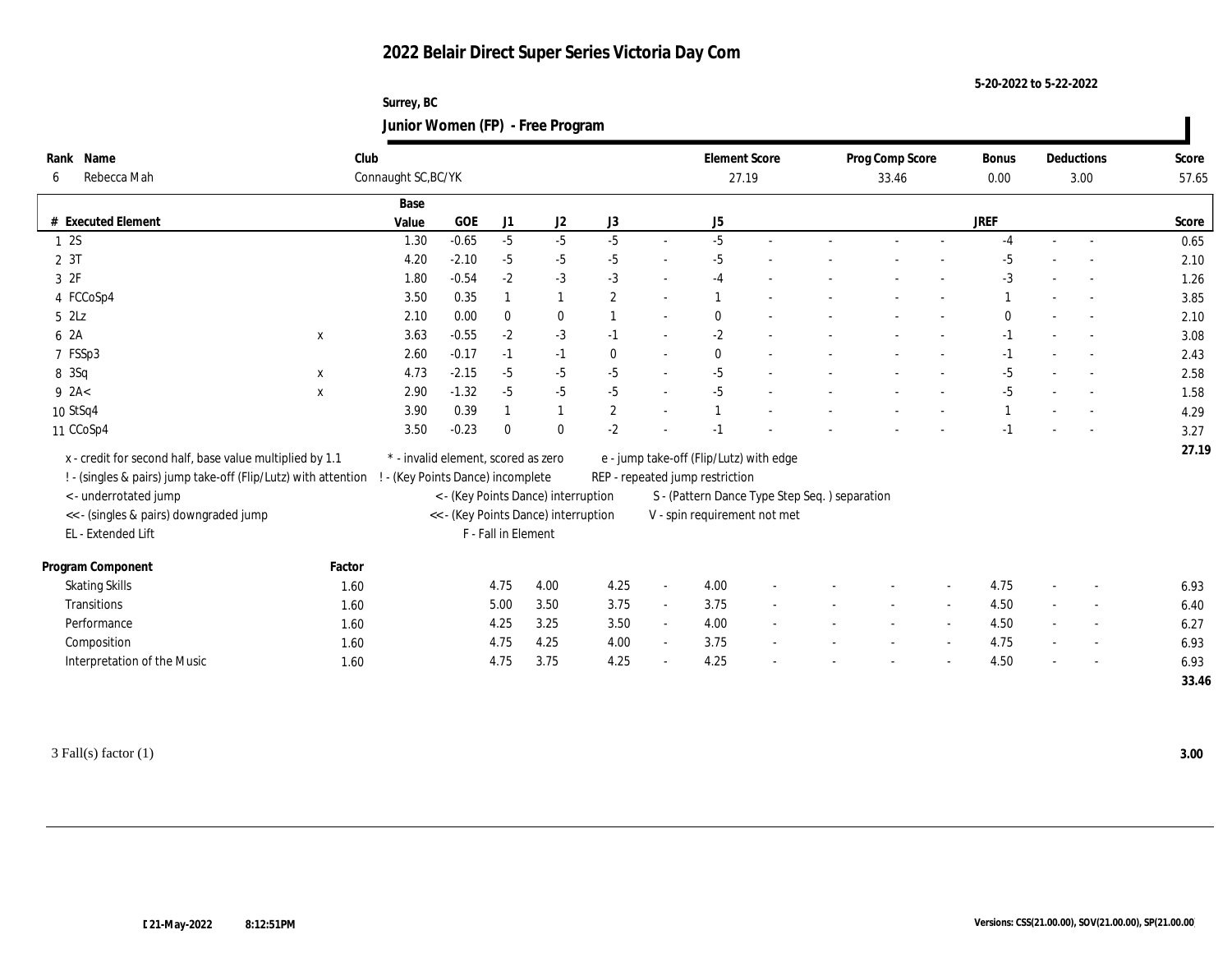**Surrey, BC Junior Women (FP) - Free Program**

| Rank Name                                                      | Club                              |                                     |                     |                                      |          |                          | <b>Element Score</b>                          |  | Prog Comp Score |        | <b>Bonus</b> |        | Deductions | Score |
|----------------------------------------------------------------|-----------------------------------|-------------------------------------|---------------------|--------------------------------------|----------|--------------------------|-----------------------------------------------|--|-----------------|--------|--------------|--------|------------|-------|
| Ellie Cheung                                                   | Connaught SC, BC/YK               |                                     |                     |                                      |          |                          | 23.84                                         |  | 32.14           |        | 0.00         |        | 2.00       | 53.98 |
|                                                                | Base                              |                                     |                     |                                      |          |                          |                                               |  |                 |        |              |        |            |       |
| <b>Executed Element</b>                                        | Value                             | $\rm GOE$                           | J1                  | J2                                   | J3       |                          | J5                                            |  |                 |        | <b>JREF</b>  |        |            | Score |
| 12A                                                            | 3.30                              | $-1.10$                             | $-4$                | $-4$                                 | $-2$     | $\sim$                   | $-4$                                          |  |                 |        | $-2$         | $\sim$ | $\sim$     | 2.20  |
| $2 \, 35 <$                                                    | 1.30                              | $-0.65$                             | $-5$                | $-5$                                 | $-5$     | $\overline{a}$           | $-3$                                          |  |                 |        | $-5$         |        |            | 0.65  |
| $3 \text{ } 3T<$                                               | 3.36                              | $-1.68$                             | $-5$                | $-5$                                 | $-5$     | $\sim$                   | $-4$                                          |  |                 |        | $-5$         |        |            | 1.68  |
| 4 1A                                                           | 1.10                              | $-0.29$                             | $-4$                | $-4$                                 | $-2$     | $\sim$                   | $-2$                                          |  |                 |        | $-2$         |        |            | 0.81  |
| 5 StSq3                                                        | 3.30                              | 0.33                                |                     | 1                                    |          | $\sim$                   | $\overline{2}$                                |  |                 |        |              |        |            | 3.63  |
| 6 FCCoSp4                                                      | 3.50                              | 0.00                                | $\mathbf{0}$        | $\mathbf{0}$                         |          | $\sim$                   | $-1$                                          |  |                 |        |              |        |            | 3.50  |
| 7 2Lo<br>$\mathbf{x}$                                          | 1.87                              | 0.06                                | $\bf{0}$            | $\bf{0}$                             |          | $\sim$                   |                                               |  |                 |        |              |        |            | 1.93  |
| 8 LSp4                                                         | 2.70                              | 0.27                                | $\boldsymbol{2}$    | $\mathbf{0}$                         | $\theta$ | $\sim$                   | $\overline{2}$                                |  |                 |        |              |        |            | 2.97  |
| $9 \; 2S + 2T$<br>$\mathbf x$                                  | 2.86                              | $-0.65$                             | $-5$                | $-5$                                 | $-3$     | $\sim$                   | $-5$                                          |  |                 |        | $-5$         |        |            | 2.21  |
| 102Lz<br>$\mathbf{x}$                                          | 2.31                              | $-1.05$                             | $-5$                | $-5$                                 | $-5$     | $\sim$                   | $-5$                                          |  |                 |        | $-5$         |        | $\sim$     | 1.26  |
| 11 CCoSp3                                                      | 3.00                              | 0.00                                | $\mathbf{0}$        | $\mathbf{0}$                         | $\theta$ |                          |                                               |  |                 |        | 0            |        |            | 3.00  |
| x - credit for second half, base value multiplied by 1.1       |                                   | * - invalid element, scored as zero |                     |                                      |          |                          | e - jump take-off (Flip/Lutz) with edge       |  |                 |        |              |        |            | 23.84 |
| ! - (singles & pairs) jump take-off (Flip/Lutz) with attention | ! - (Key Points Dance) incomplete |                                     |                     |                                      |          |                          | REP - repeated jump restriction               |  |                 |        |              |        |            |       |
| <- underrotated jump                                           |                                   |                                     |                     | < - (Key Points Dance) interruption  |          |                          | S - (Pattern Dance Type Step Seq.) separation |  |                 |        |              |        |            |       |
| << - (singles & pairs) downgraded jump                         |                                   |                                     |                     | << - (Key Points Dance) interruption |          |                          | V - spin requirement not met                  |  |                 |        |              |        |            |       |
| EL - Extended Lift                                             |                                   |                                     | F - Fall in Element |                                      |          |                          |                                               |  |                 |        |              |        |            |       |
|                                                                |                                   |                                     |                     |                                      |          |                          |                                               |  |                 |        |              |        |            |       |
| Program Component                                              | Factor                            |                                     |                     |                                      |          |                          |                                               |  |                 |        |              |        |            |       |
| <b>Skating Skills</b>                                          | 1.60                              |                                     | 4.25                | 3.75                                 | 4.50     | $\overline{\phantom{a}}$ | 4.50                                          |  |                 |        | 4.50         |        |            | 7.07  |
| Transitions                                                    | 1.60                              |                                     | 3.25                | 3.50                                 | 4.25     | $\sim$                   | 4.25                                          |  |                 |        | 4.25         |        |            | 6.40  |
| Performance                                                    | 1.60                              |                                     | 3.25                | 3.25                                 | 4.00     | $\sim$                   | 4.25                                          |  |                 |        | 4.25         | $\sim$ |            | 6.13  |
| Composition                                                    | 1.60                              |                                     | 3.75                | 3.75                                 | 4.25     | $\sim$                   | 3.75                                          |  |                 | $\sim$ | 4.50         |        | $\sim$     | 6.27  |
| Interpretation of the Music                                    | 1.60                              |                                     | 3.50                | $3.50\,$                             | 4.00     | $\sim$                   | 4.50                                          |  |                 |        | 4.25         |        |            | 6.27  |
|                                                                |                                   |                                     |                     |                                      |          |                          |                                               |  |                 |        |              |        |            | 32.14 |